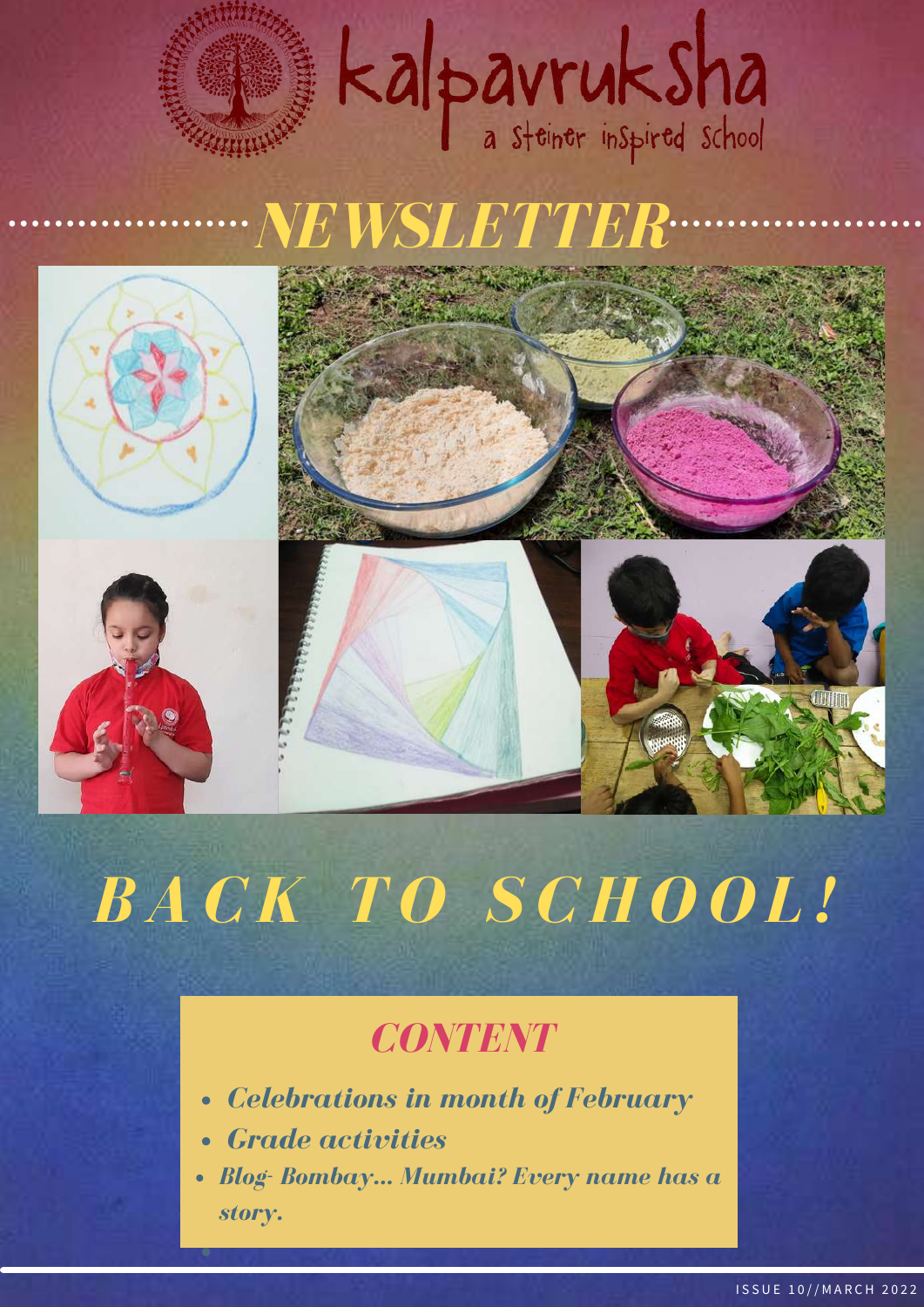## *CELEBRATIONS IN MONTH OF MARCH*



### **HOLI CELEBRATION**

**We celebrated Holi on 17th March. All the grades and kindergarten made organic colours. Green colour was made out parsley and spinach. Pink colour was made out beetroot. We used turmeric for the yellow colour. Students picked, plucked, grated and squeezed all the colours from the vegetables. They all had fun celebrating with their friends after a very long time. We also had puranpolis after our Holi celebration. They were all very delighted. Furthermore, we also saw a puppet show.**

"FOR EVEN THE WISEST CAN LEARN INCALCULABLY MUCH FROM CHILDREN."

- RUDOLF STEINER, HOW TO KNOW HIGHER WORLDS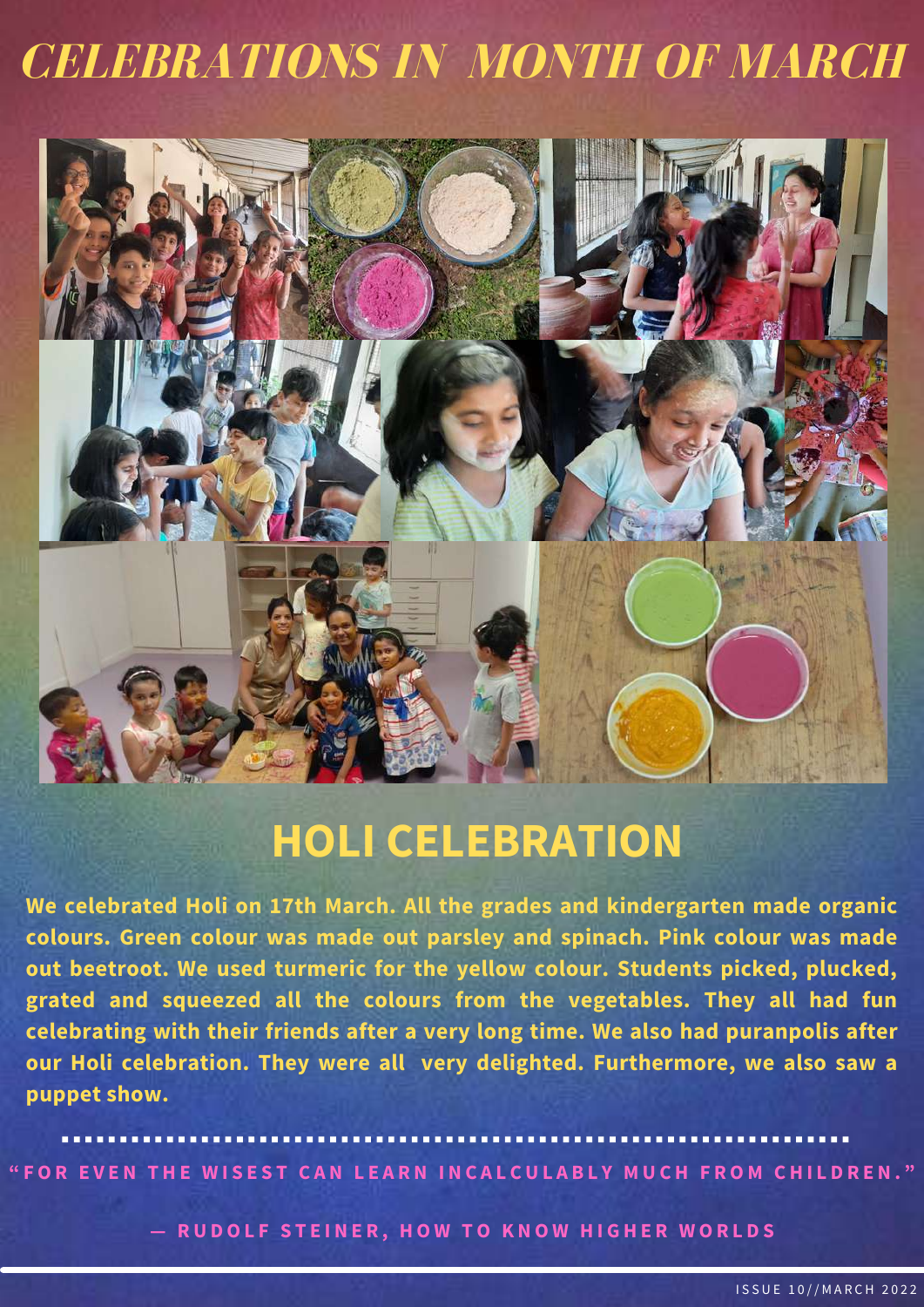

## *EDUCATING THE FUTURE*

**TEACHERS ARE WORKING HARD AT PREPARING SOME REALLY GREAT LESSONS FOR OUR YOUNG LEARNERS, SOME OF WHICH ARE AS FOLLOWS:**

#### **KINDERGARTEN:**

**Holi was celebrated in class by making organic colours using Beetroot, Spinach and Turmeric and also made rose syrup with fresh rose petals.**

#### **GRADE 1:**

**Story sums involving the four processes, i.e., Addition, Subtraction, Multiplication and division were solved concretely in the main lesson books. Along with practicing individual processes sums. We had a wonderful Holi celebration where we made organic colours using a mix of Spinach, coriander and cornflour for green colour and a mix of turmeric and corn flour for yellow colour.**





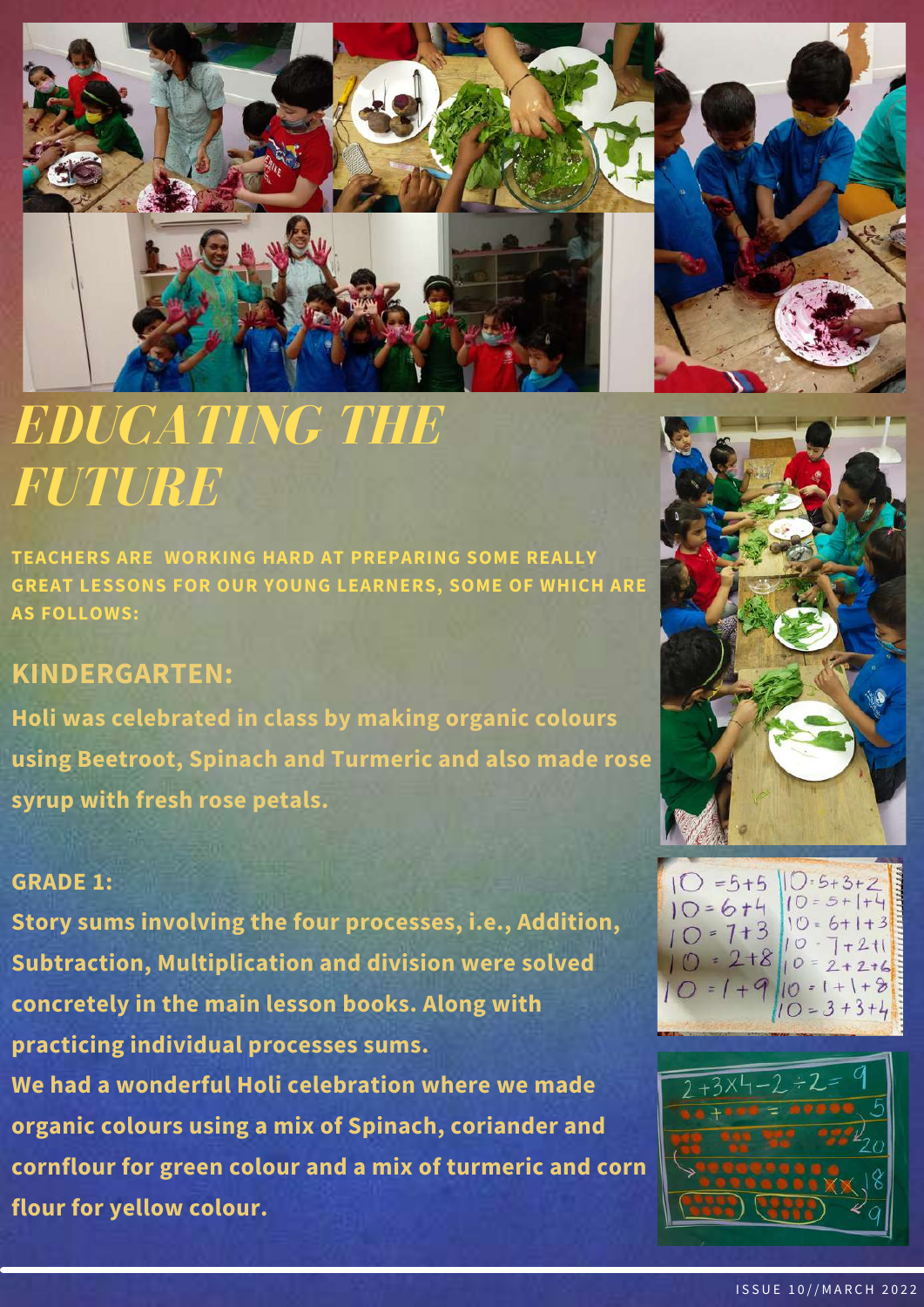

#### **GRADE 2:**

**Knitting is one of the first skills learned by a grade 2 student. The criss cross motion and cross body movement when the knitting needles cross each other (right at heart level), helps promote healthy brain development. When the two sides of the brain community through cross body movement (also achieved in other areas of the curriculum), it strengthens the pathway between the two hemispheres and primes the brain for higher learning in middle school.**

**Handwork lessons are more than a means of promoting dexterity and skill. Through rhythmically repeating movements and exercises while working on tasks suited to the age of the child, the hands help to bring about both a strengthening of the will and of the capacity for logical thinking.**

#### **GRADE 3:**

**The music curriculum in a Waldorf School is in harmony with Rudolf Steiner's view of child development. Steiner states in his lecture, "As early as possible the children should come to feel what it means for their own musical being to flow over into the objective instrument…if you can you should choose a wind instrument, as the children will learn most from this and will thereby gradually come to understand music… the human being feels the whole organism being enlarged. Processes that are otherwise only within the organism are carried over into the outside world." Seen here are 3rd Grade students practicing the recorder.**



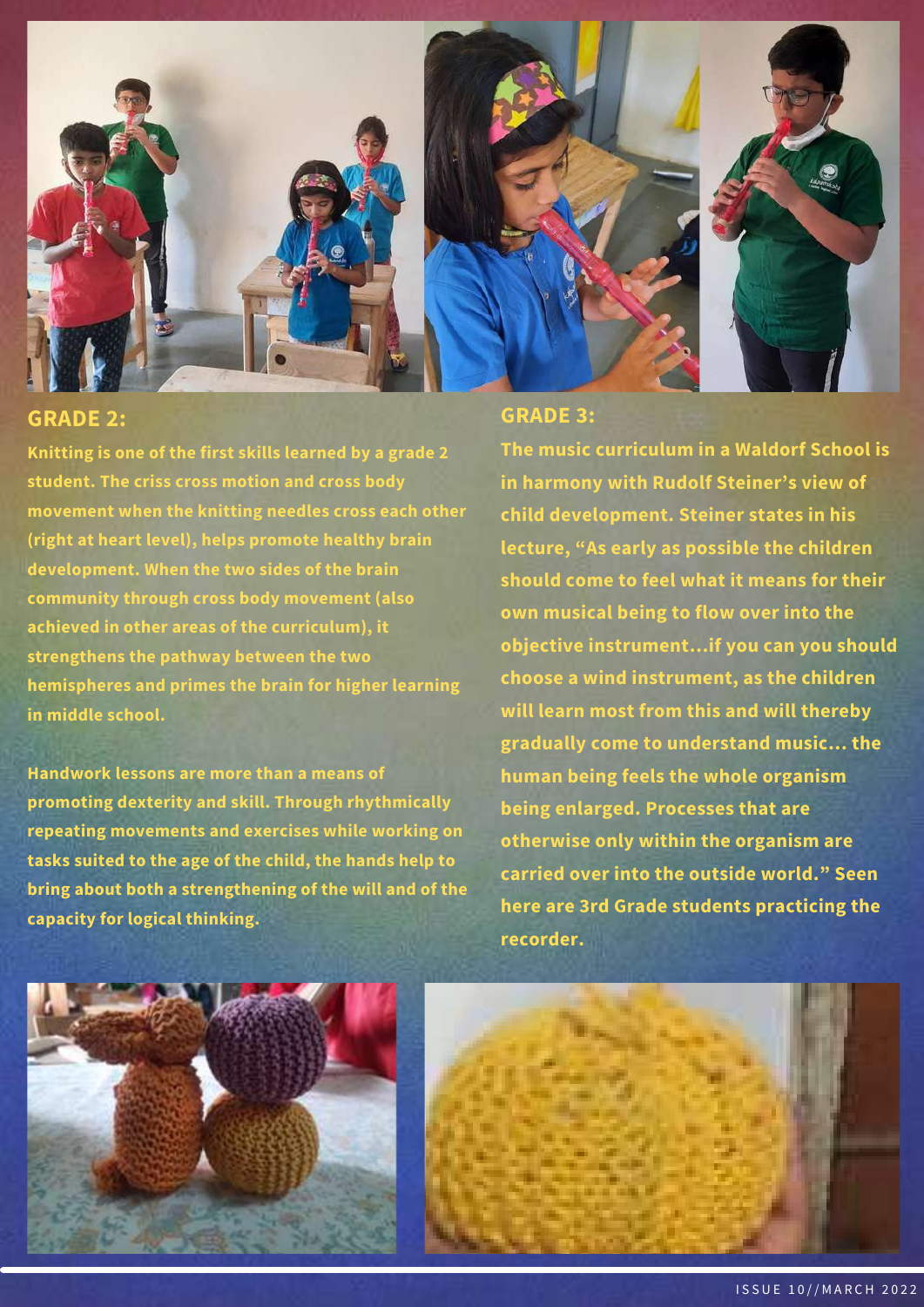

#### **GRADE 4:**

600

**In fourth grade, we began with a reader- Charlotte's web. Empathy and reverence towards animals are brought out through reading. In this block we'll help children develop an instinctive feeling for grammar and the connection between words in a sentence. We spun a spider's web with recycled sticks and yarn.**

phan



#### **GRADE 5:**

**The geometry block brought in good level of enthusiasm among the students as the concepts that they learnt was all about free hand geometry. The topics covered were the basic concepts of geometry, circle and its components and types, parallelogram, rectangle, square, trapezium and trapezoid and their properties. The concepts about these shapes were crystal clear to the students as they included the body movements and keen observation of their surroundings.**





**Following is a blog written by one of our teachers, Do give it a read!**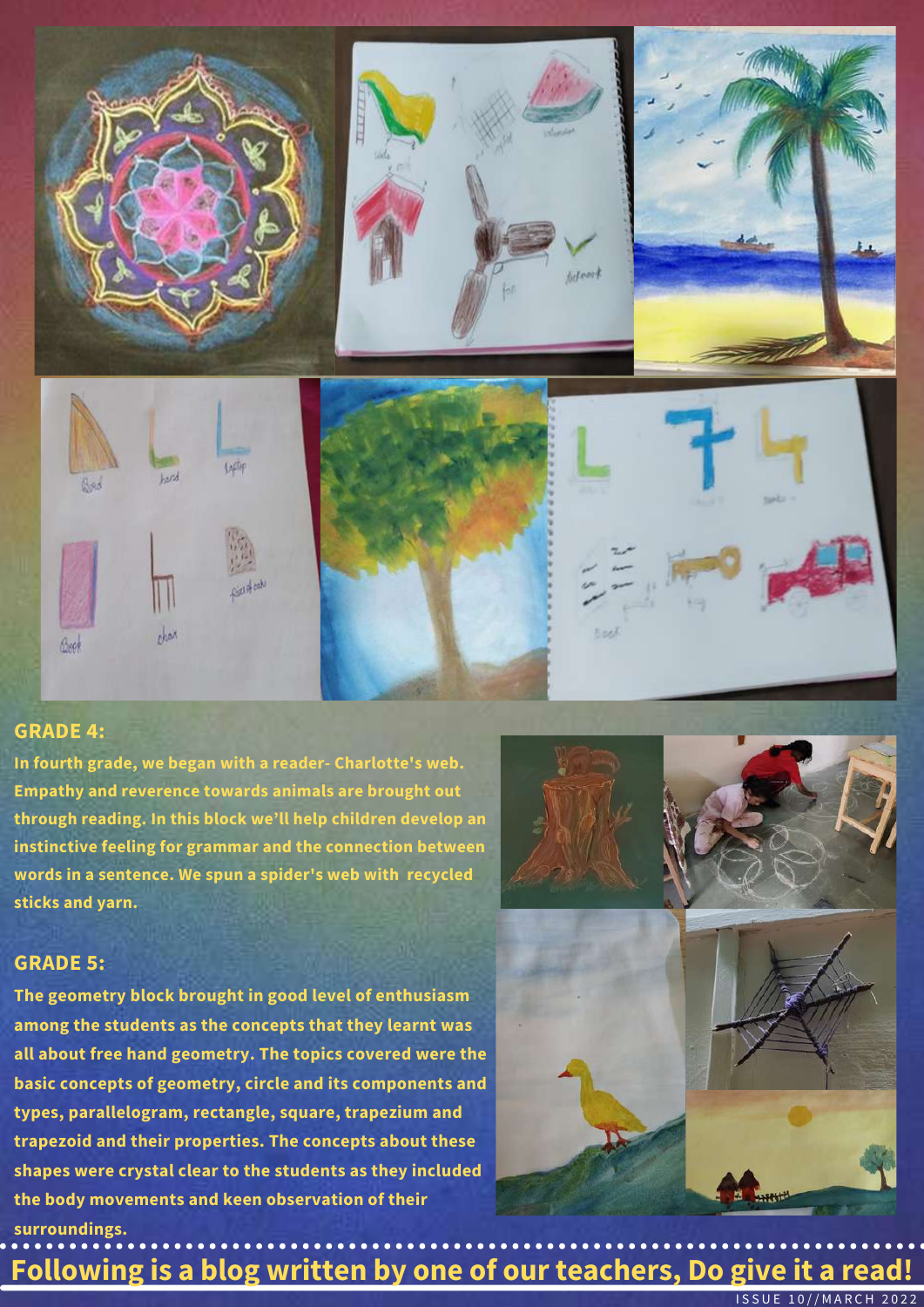*Bombay… Mumbai? Every name has a story.*

*When the sun peeps through the clouds at the break of dawn, when the sleepless streets get ready for another tiring and crowded day, when the hissing waves of the Arabian sea, after its long journey, kiss the shining sands on the beach, the Mumbaikars wake up and add to the flurry of activities that the city has always been known for.*

*This is the time when the senior citizens living close to the sea, walk down to the beach and start their day. Morning walk by the sea, meeting old and new friends, laughing their hearts out at the laughing clubs, and kick-starting their day is a norm with many old-timers.*

*Unlike other days, Mr. Kulkarni, had a young, mischievous but inquisitive lad accompanying him for the morning walk – his grandson Prithvi. It was Prithvi's vacation time and he was in Mumbai to spend the holidays with his grandparents.*

*Mr. Kulkarni was an active member of the laughter club which assembled every morning. His friends were already there and he was surprised to see Sharma Ji after a long time. He exclaimed, "Arey wah. Sharma Ji! All the way from Bandra!" Prithvi heard the word 'Bandra' and was amused. He repeated, "Bandra? Is it a place where Bandars live, Dadu?", he asked. "No. Even humans live there, like apna Sharma Ji", said Mr. Reddy and they all burst out laughing.*

*"You know Prithvi, that's an interesting observation. In fact, the name of the place Bandra comes from the word "Bandar' which means 'port' in Marathi. Similarly, there are a lot of other places with interesting histories attached to the origin of the modern names".*

*"Like Colaba", said Mr. Reddy. "It comes from the word 'Kolis' and the name of the area was called Kola-bhat which became the Colaba of today." "Do all the names in Mumbai have such an interesting history", asked Prithvi. "Not all of them, but there are a lot of names like that", said Mr Kohli. "The one I like the most is Chowpatty". Prithvi after hearing the name started singing, "Chowpatty jayeinge, bhel puri khayenge…" "Yes, the same Chowpatty. Chow means four and patty actually mean pathways. It is a place where four pathways meet."*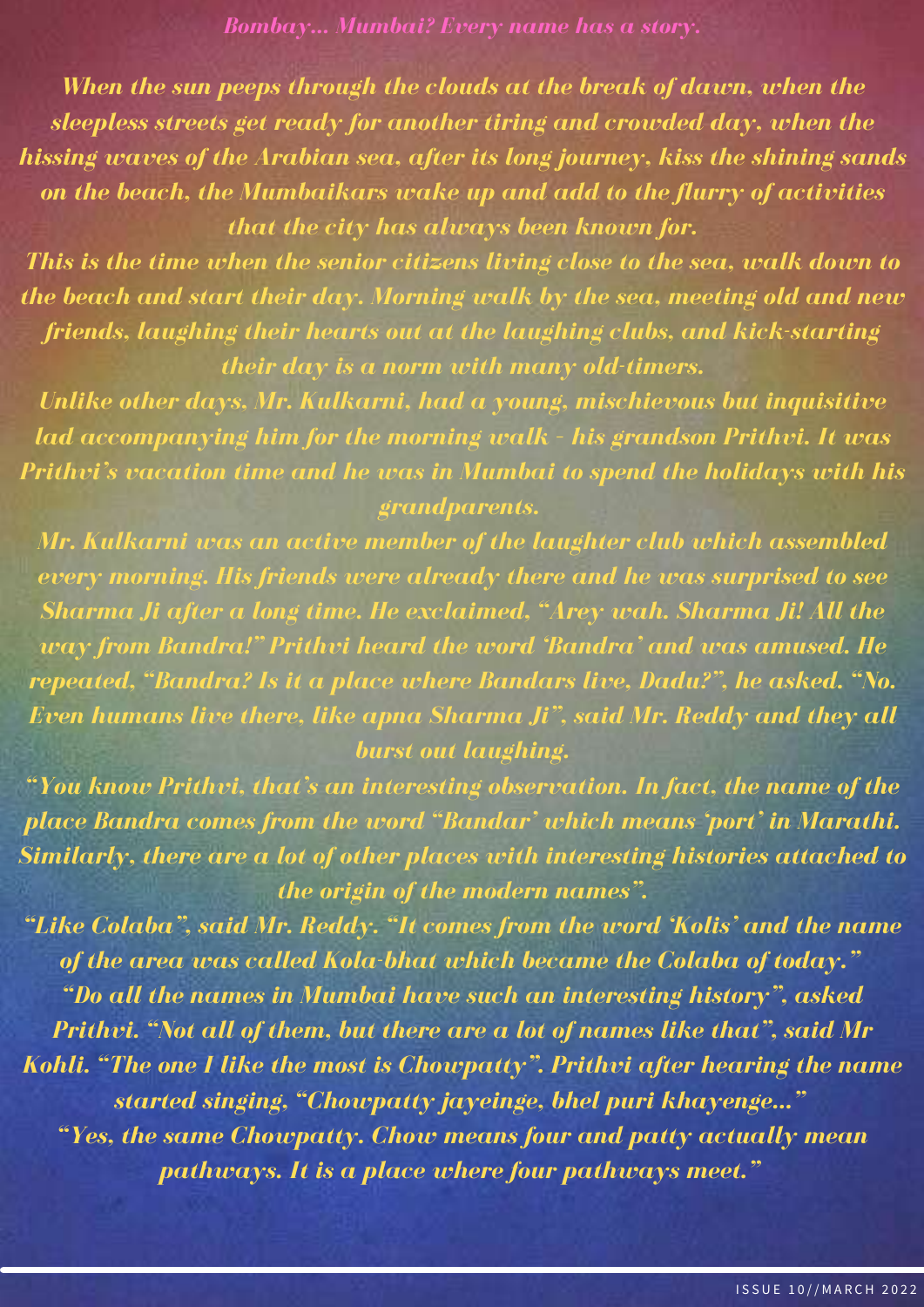*"What's your favourite name Dadu", asked Prithvi. "I have two names which are my favourites. Both of them mean the same. Do you know what Coorli means?" Prithvi nodded a 'no'. Sharmaji asked, 'isn't it a local name for crab?". Mr. Kulkarni said ' yes'. "And do you know what 'Chimbori' means? That is another name for crab. So now guess the name of the places", said Mr. Kulkarni. Mr. Reddy replied, Chembur could be from Chemburi… and Mr. Kohli said, Coorli sounds like Kurla. Mr Kulkarni was impressed and he says, "Congratulation you have won 1 crore rupees like Amitabh Bacchan from Kaun Banega Crorepati". Everybody laughs at this joke.*

*"This is so interesting Dadu", Prithvi says. "But how come they have such interesting names?*

*Mr. Kulkarni says, 'that is because Bombay or Mumbai as it is called now has a very interesting history. Are you interested in knowing it?" Prithvi nods a ' yes'.*

*"Bombay was gifted to Britishers by the Portuguese when the daughter of the then Portuguese king married King Charles II.*

*The Portuguese came as invaders and became rulers of the islands of Bombay & Salsette (Thane & sub-urban Mumbai). Serene landscape with rice fields, somewhat hilly terrain, sandy beaches, abundant greenery, large salt pans, and most importantly its natural harbors Bombay and Salsette was a picturesque land and the Portuguese called it Bombay Ailha da boa Vida (the island of Goodlife) and to Bombay Harbor Buom Bahia (Good Bay). It was home to them. They constructed churches, houses, mansions, monasteries & defensive structures like watchtowers & forts to protect Bombay from invasions.*

*After the Portuguese left the country, the then British king became the ruler of Bombay. After a few years, the king decided to rent out Bombay to the East India Company.*

*The seven islands of Bombay would have been very beautiful. When it became the major trade hub spot, people from dif erent parts of the country came and settled down there.*

*"So Dadu, if all the places have interesting names, I am sure the name Mumbai also will have some interesting history attached to it?" "Yes", replied Mr. Kulkarni and continued. "The earliest natives of Bombay, the Kolis used to worship the sea goddess.*